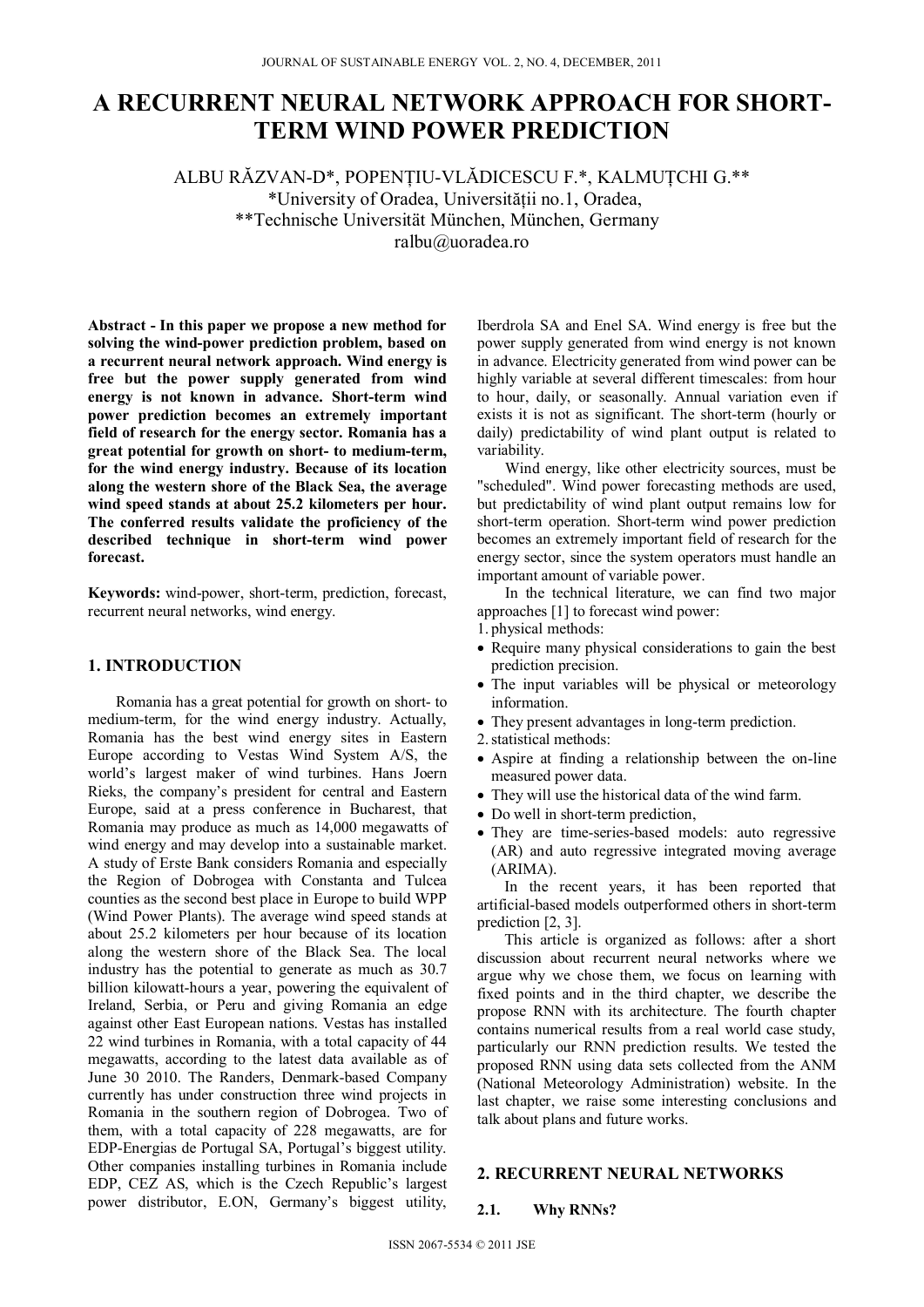Before answering this question, we would like to show why we chose neural networks in the first place. Neural networks have been successfully applied for a long time in various domains such as research, business and industrial environments [4, 5]. They have been used to solve various problems like data prediction, classification and function approximation. Neural networks (NN) are simple, powerful and flexible tools for forecasting but they have some needs [6, 7, 8]. First, we must verify if there are enough data for training. An adequate selection of the input–output samples, an appropriated number of hidden units and enough computational resources available are other needs required by a NN based solution. NNs are data-driven and have the well-known advantages:

- They are able to approximate any nonlinear function.
- They can solve problems where the input–output relationship is neither well defined nor easily computable.
- Knowledge is automatically acquired during the learning process but this knowledge cannot be extracted from the trained network.

Many of the real-world problems, which one might think would require recurrent architectures, have solvable solutions by using layered architectures. For this reason, we would advise engineers to try, first, the layered architecture before resorting to the "big gun" of recurrence. The recurrent networks are often avoided because of the fear for unreasonable learning hours and incomprehensible algorithms and mathematics. Therefore, there is no reason to use a recurrent network when a layered architecture suffices. On the other hand, if recurrence is needed, there is the availability of an overabundance of learning algorithms. The reason for exploring recurrent architecture lies in their potential for dealing with temporal behaviors.

However, the question still rises: "Why RNNs for short-term wind power prediction when we already have so much layered architecture that could solve this problem?" The relative superiority of recurrent networks to feed-forward networks in forecasting is not just due to its ability to model time series data with lower errors, but rather to model a parsimonious training set. With the rapid growth of processing speed in the last years, the context in which we define an efficient method changed. The capabilities of many digital electronic devices are strongly linked to Moore's law. Processing speed, memory capacity, sensors and even the number and size of pixels in digital cameras are improving at exponential rates. This exponential improvement has given us a new perspective on the prediction problem. Nowadays the learning time, a parameter that was critical in designing an efficient NN based solution, is not such a big problem like 10 years ago, because we already have on the market processors similar to Intel Core i7 990x that can reach speeds of 4.5-5 GHz. Consequently, we propose a model for the problem of short-term wind power prediction focused more on the prediction accuracy then the learning time.

#### **2.2. Learning with fixed points**

One problem with fixed points is that recurrent networks do not always converge to them [9, 10]. There are a number of special cases that guarantee convergence to a fixed point. Some simple linear conditions on the weights such as zero-diagonal symmetry ( $w_{ii} = w_{ii}$ ,  $w_{ii} = 0$ ) guarantee that Lyapunov function decreases until a fixed point is obtained:

$$
L = \sum_{i} (y_i \log y_i + (1 - y_i) \log(1 - y_i)) -
$$
  

$$
\sum_{ij} w_{ij} y_i y_j
$$
 (1)

 $W_{ii}$  are the weights of the connections from unit i to unit  $\mathbf i$  and  $\mathbf v_i$  is the activation level of unit i:

$$
x_i = \sum_j w_j y_j \tag{2}
$$

In addition, the general equation that model the neural network is:

$$
\frac{dy_i}{dt} = I_i + \emptyset(x_i) - y_i \tag{3}
$$

Where  $\acute{\varnothing}$  is an arbitrary differentiable function and  $I_i$ are the inputs. Aliya has shown that a unique fixed point would be achieved regardless the initial conditions, if:

$$
\tau > \max(\mathcal{O}).\tag{4}
$$

Other empirical studies show that applying fixed point learning algorithms stabilizes the networks [11, 12]. However, the fixed point learning algorithms can still have problems even when it is guaranteed that a network settles to a fixed point. The learning procedures compute the derivative of some error measure. This gradient is used by an optimization procedure in order to minimize the errors. The optimization procedures assume that the mapping from the network's internal parameters to the resulting errors is continuous and can fail when this assumption is violated. This means that the learning algorithm changes the locations of the fixed points by varying the weights. Accordingly, it is also possible for a result to stumble upon such a discontinuity. This will induce errors, which will appear suddenly**.** 

#### **3. THE PROPOSED METHOD**

The time scales we use in this short-term prediction solution are in the order of some days for the forecast horizon and from minutes to hours for the time-step. For the purpose of time series prediction, a RNN can be considered to be a general nonlinear mapping between a subset of the past time series and the future time series values. The proposed architecture is presented in Fig. 1.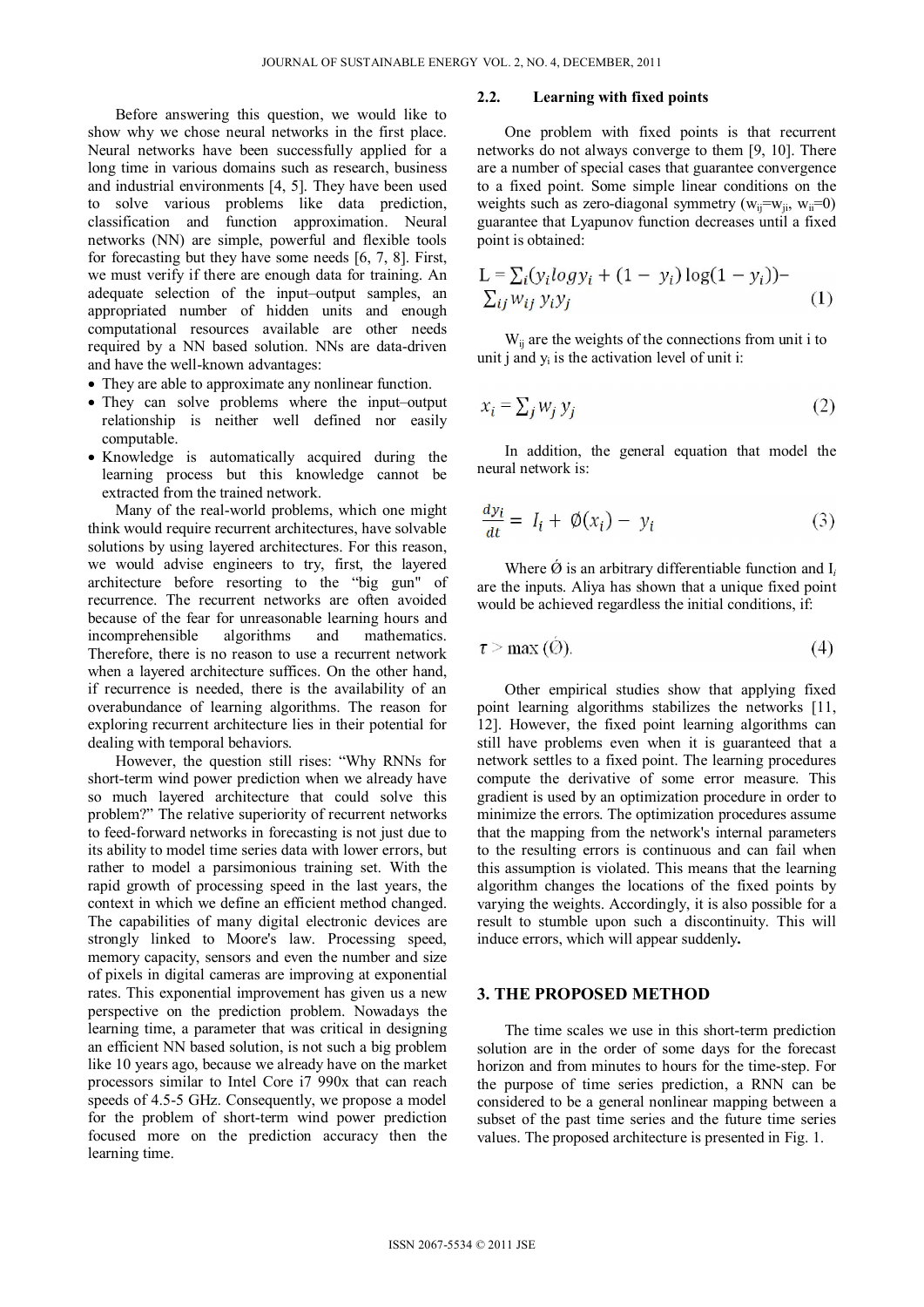

**Figure 1 The proposed RNN** 

The RNN has two context layers: the Elman context layer and the Jordan context layer, both with some differences from the original Elman and Jordan recurrent neural networks. The Elman context layer differs from the original Elman RNN because the two context neurons obtain inputs from the output of the hidden layer after a delay of one time unit, and from itself. In the Jordan context layer the difference is that the context neurons obtain inputs from the output error of the network after a delay of one time unit, and from itself. In both context layers there are two neurons with self-feedbacks. For predicting time series in the output layer, we need just one neuron. We use also two neurons in the input layer because it has been reported that every data point in a time series is only strongly dependent on the immediate past two values [12, 13, 14]. The linear activation function is used in the output layer, the Jordan context layer and the Elman context layer. The sigmoid activation function is used in the hidden layer.

## **4. A CASE STUDY**

## **4.1. Neuro Solutions**

Neuro Solutions is a graphical neural network development tool, which can easily create a neural network model for the input data. This software combines a modular design interface with advanced learning procedures. Neuro Solutions provides the power and flexibility needed to design the best neural network for our problem.



**Figure 2 Neuro Solution Breadboard** 

#### **4.2. Calculation of wind power**

Wind is made up of moving air molecules [15] and these have mass. Any moving object with mass carries kinetic energy in an amount, which is given by the equation:

Kinetic Energy = 
$$
0.5 \times
$$
 Mass x Velocity<sup>2</sup> (5)

Air has a known density (around  $1.23 \text{ kg/m}^3$  at sea level), so the mass of air hitting our wind turbine (which sweeps a known area) each second is given by the following equation:

Mass/sec (kg/s) = Velocity (m/s) x Area (m2 ) x Density (kg/m3 ) (6)

Thus, the power (i.e. energy per second) in the wind hitting a wind turbine with a certain swept area is given by simply inserting the mass per second calculation into the standard kinetic energy equation given above resulting in the following vital equation:

Power =  $0.5$  x Swept Area x Air Density x Velocity<sup>3</sup> (7)

Wind speeds in most of the world can be modeled using the Weibull Distribution [16]. This statistical tool tells us how often winds of different speeds will be seen at a location with a certain average wind speed. Knowing this helps us to choose a wind turbine with the optimal cut-in and cut-out speeds [17]. The cut-in speed is the wind speed at which the turbine starts to generate usable power. The cut-out speed is the speed at which the turbine hits the limit of its alternator and can no longer put out increased power output with further increases in wind speed.

## **4.3. Prediction results**

We tested the proposed RNN using data sets collected from the ANM (National Meteorology Administration) website. The prediction results are shown below: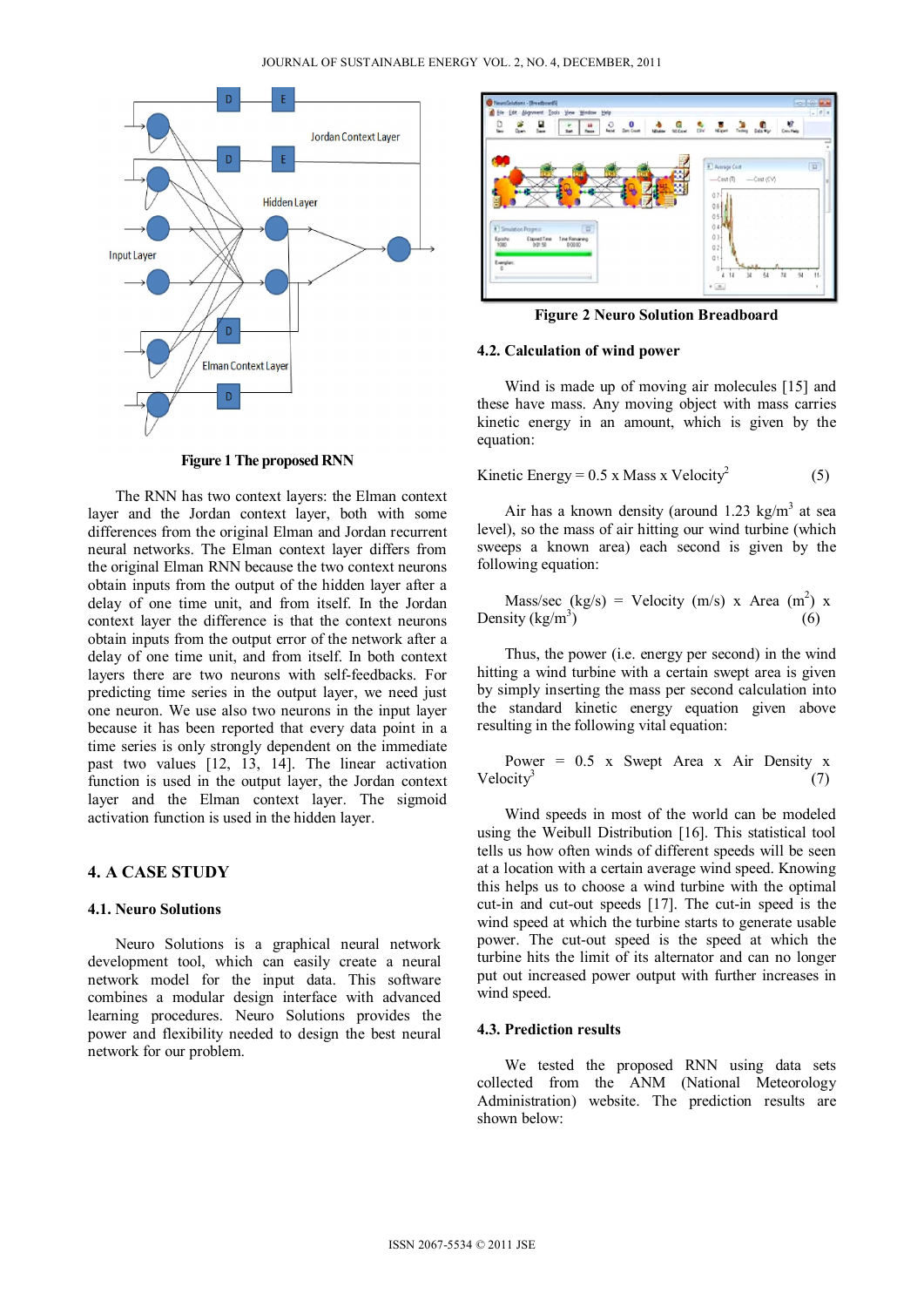







We randomly selected three days, one from each season, and predict the wind speed at each hour for these days. Our RNN results are illustrated in figure above. The blue line represents the real measured wind speeds collected from the ANM web site and the red line indicates the predicted values. To predict  $W$  (d, h), the wind speed at hour h of day d, we train the RNN with only last two values: W  $(d-1, h)$ , W  $(d-2, h)$ ; it has been reported that every data point in a time series is only strongly dependent on the immediate past two values. The training is complete when we provide as inputs all wind speed values, for a number of n epochs. One epoch is finished when the entire training set is exposed to the RNN. The number of epochs is the number of steps of the training process, it is a dynamic value; we set it high and let it stop according to the validation set. The initial learning rate is 0.001, results in good coarse training quickly. For better performance, we used a schedule of 0.0005 for two epochs, followed by 0.0002 for the next three, 0.0001 for the next three, 0.00005 for the next four, and 0.00001 thereafter. The learning rate is decreased by 79.4% of its value after every epoch. In order to implant fixed points into recurrent systems, the backpropagation technique is used. In fixed-point learning, the first action is the forward propagation of the activations. This procedure repeated for a certain number of times will induce the relaxation period. This has to be repeated until the network attains its own dynamic. After the net become stable, an error can be computed at the output. Then, the error is propagated backwards through the network. The error at each output can be multiplied

by the relaxed activation for updating the weights. We have to select the relaxation time both in the forward and backpropagation phases.



**Figure 4 Learning rate evolution by epochs** 

### **Table 1. Prediction errors**

| Data/hour             | Winter day | Summer     | Fallen day |
|-----------------------|------------|------------|------------|
|                       | 22.02.2010 | day        | 22.10.2010 |
|                       |            | 22.06.2010 |            |
| 0                     | $+0.11$    | $+0.12$    | $-0.01$    |
| 1                     | $-0.21$    | $+0.3$     | $-0.1$     |
| 2                     | $+0.3$     | $-0.1$     | $+0.1$     |
| $\overline{3}$        | $+0.13$    | $-0.4$     | $-0.2$     |
| $\overline{4}$        | $-0.21$    | $+0.3$     | $+0.1$     |
| 5                     | $+0.3$     | $+0.3$     | $-0.1$     |
| $\overline{6}$        | $+0.22$    | $+0.2$     | $-0.02$    |
| 7                     | $-0.2$     | $-0.2$     | $+0.1$     |
| $\overline{8}$        | $+0.01$    | $-0.2$     | $-0.2$     |
| $\overline{9}$        | $+0.12$    | $+0.2$     | $+0.17$    |
| 10                    | $-0.01$    | $-0.3$     | $-0.02$    |
| $\overline{11}$       | $+0.13$    | $+0.2$     | $+0.12$    |
| 12                    | $-0.02$    | $+0.1$     | $+0.21$    |
| 13                    | $-0.21$    | $+0.15$    | $-0.14$    |
| 14                    | $+0.2$     | $-0.02$    | $+0.13$    |
| $\overline{15}$       | $+0.11$    | $-0.01$    | $-0.23$    |
| 16                    | $-0.2$     | $+0.1$     | $-0.11$    |
| $\overline{17}$       | $-0.12$    | $+0.01$    | $+0.09$    |
| $\overline{18}$       | $-0.03$    | $-0.2$     | $-0.21$    |
| 19                    | $-0.01$    | $-0.2$     | $-0.2$     |
| $\overline{20}$       | $+0.22$    | $-0.26$    | $-0.02$    |
| 21                    | $+0.12$    | $+0.2$     | $+0.01$    |
| $\overline{22}$       | $+0.03$    | $-0.2$     | $+0.19$    |
| $\overline{23}$       | $+0.01$    | $-0.1$     | $+0.13$    |
| <b>AVERAGE</b>        | $+0.032$   | $-0.002$   | $-0.008$   |
| <b>AVERAGE</b>        |            |            |            |
| OF<br><b>ABSOLUTE</b> |            |            |            |
| <b>VALUES</b>         | 0.134      | 0.182      | 0.121      |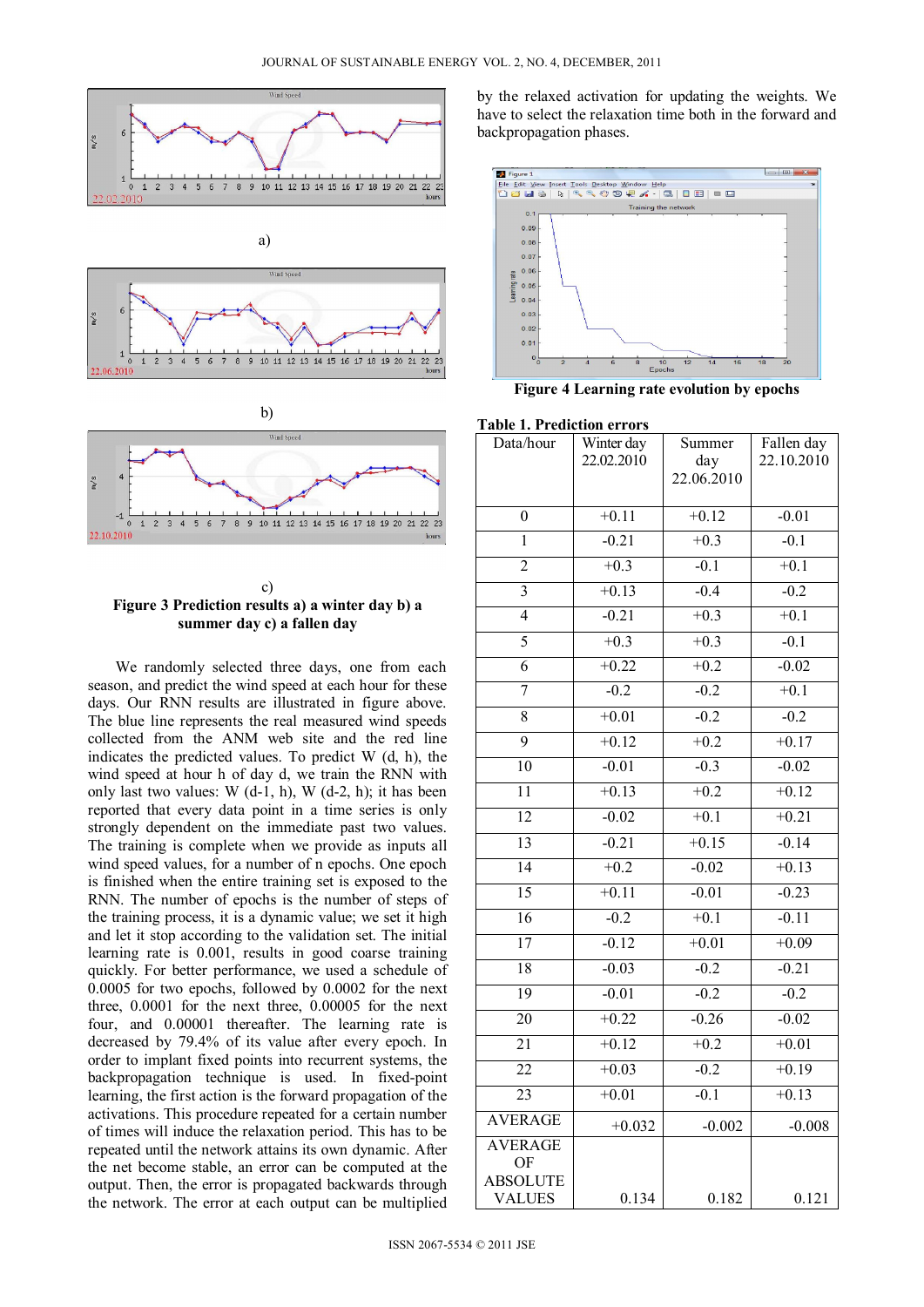

**Figure 5 Prediction errors for each day and average values** 

As we can see in the figure 5, we obtained very good prediction results proven by a very low average error rate. The secret is the joint usage of Neuro Solutions features and our innovative RNN architecture. Using Neuro Solutions 6, we can select the Fixed Point radio button in the Dynamic Control Inspector. If the network is not relaxed enough, the output activation will not be in the steady state and will produce an erroneous error estimate. The transmitters are a class of objects that test for a particular condition and perform global communications within Neuro Solutions breadboard. Transmitters have many potential applications, but here they will be used for controlling the relaxation time of the network in the forward and backward plans. The relaxation can be controlled by measuring the differential between two consecutive iterations. When the difference is smaller than a given threshold, we can assume that the network is stable.

# **5. CONCLUSIONS AND FUTURE WORK**

In this paper, we propose a RNN prediction model. This model is developed for the short-term wind power prediction based on the data collected from the ANM (National Meteorology Authority) web site. The presented results validate the proficiency of the proposed approach in short-term wind power prediction. Higher value of neurons in hidden layer

may force the network to memorize. Lower value of neurons in hidden layer, would waste a great deal of training time in finding its optimal representation. More neurons require more computation, but they allow the network to solve problems that are more complicated. We plan to optimize the learning process to perform faster and develop a software solution based on the proposed method:

### **ACKNOWLEDGEMENTS**

This work was partially supported by the strategic grant POSDRU/CPP107/DMI1.5/S/80272, Project ID80272 (2010), co-financed by the European Social Fund-Investing in People, within the Sectorial Operational Program Human Resources Development 2007-2013

## **REFERENCES**

- [1]. Catalão JPS, Pousinho HMI, Mendes VMF. An artificial neural network approach for short-term wind power forecasting in Portugal. Eng Intell Syst Electr Eng Commun 2009;17(1):5–11.
- [2]. Charles Thompson, Fighting Virus and Hack Attacks with a Network Analyzer, IEEE transactions on reliability, VOL. 59, NO. 1, 2010.
- [3]. Delarue ED, Luickx PJ, D'haeseleer WD. The actual effect of wind power on overall electricity generation